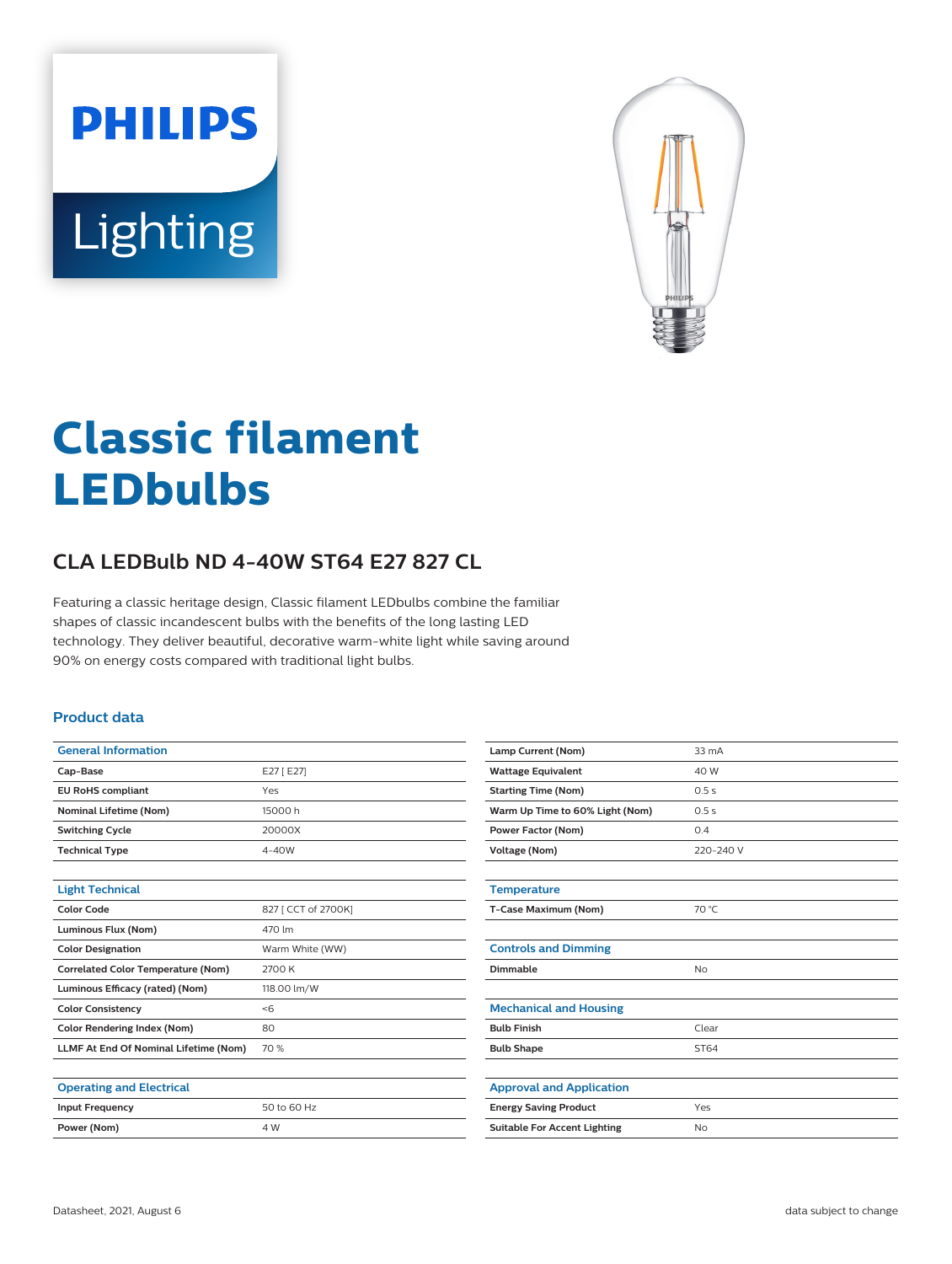## **Classic filament LEDbulbs**

| Energy Consumption kWh/1000 h | 4 kWh                                |
|-------------------------------|--------------------------------------|
|                               |                                      |
| <b>Product Data</b>           |                                      |
| <b>Full product code</b>      | 871869657403400                      |
| Order product name            | CLA LEDBulb ND 4-40W ST64 E27 827 CL |
| <b>EAN/UPC - Product</b>      | 8718696574034                        |
| Order code                    | 929001237302                         |

| <b>Numerator - Quantity Per Pack</b> |              |
|--------------------------------------|--------------|
| Numerator - Packs per outer box      | 10           |
| Material Nr. (12NC)                  | 929001237302 |
| Net Weight (Piece)                   | 0.030 kg     |
|                                      |              |

#### **Dimensional drawing**



| Product                              |              |
|--------------------------------------|--------------|
| CLA LEDBulb ND 4-40W ST64 E27 827 CL | 64 mm 140 mm |

**filament 4.5W-40W 470lm NAD 2700K E27ND**

#### **Photometric data**





**CorePro LEDbulb ND 4-40W ST64 827**



**LED Lamps,Lightcolour /827 ND CL**

**CorePro LEDbulb ND 4-40W ST64 827**